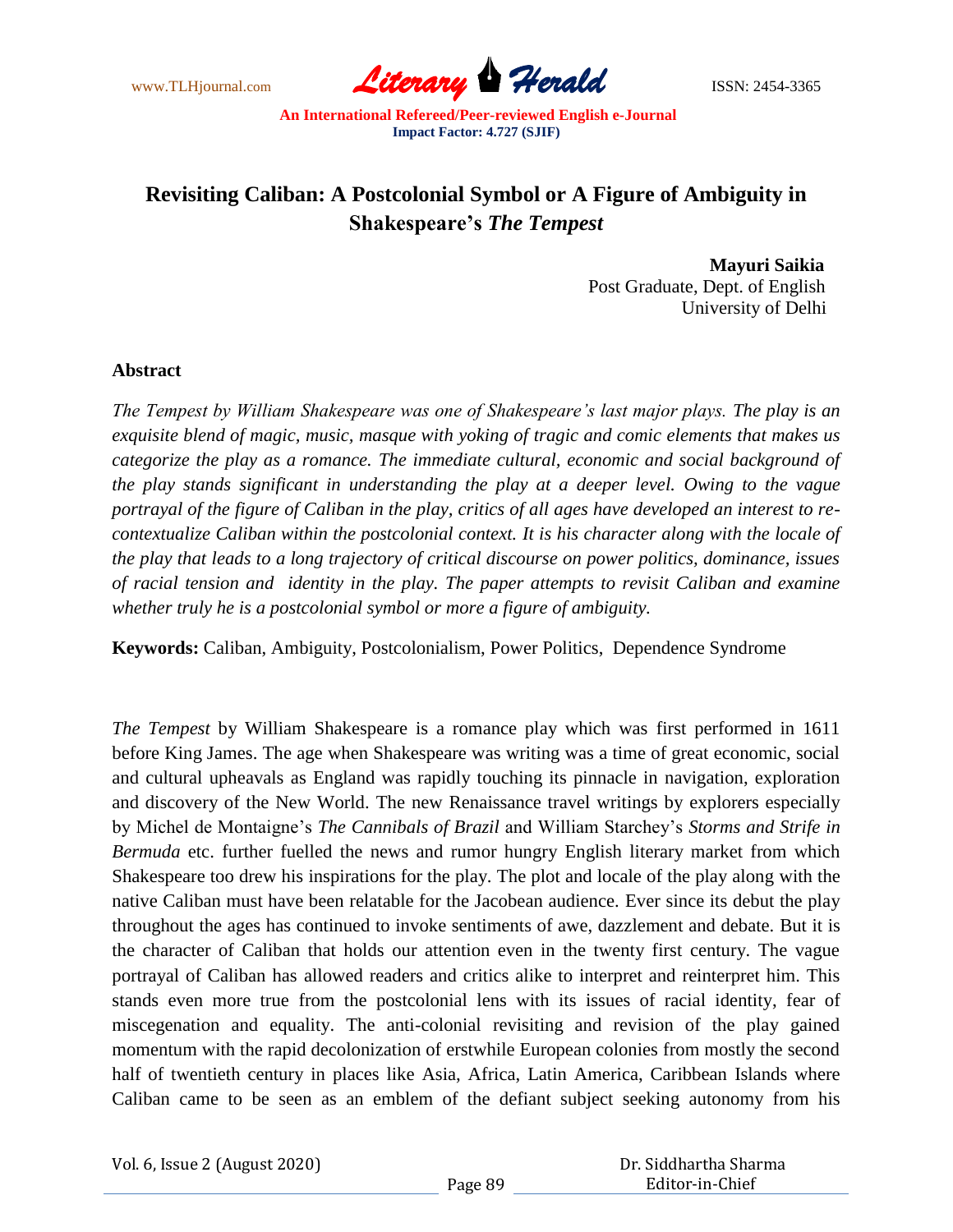

colonizers. They validated Caliban"s revolt and challenged the Eurocentric gaze of "Self" and "the Other". *The Tempest* became an allegory of European imperialism, colonization and age of discovery. However, Caliban"s character becomes increasingly problematic in the play forcing us to wonder whether he was more of an ambiguous figure or can be qualified as a clear postcolonial symbol.

#### **The postcolonial Revision and Response**

If we look at the earliest criticisms of Caliban we learn that either he was out rightly dismissed as a minor or savage character not worthy of further commentary like William Davenant, John Dryden, who commented that "he has all the discontents, and malice of a witch, and of a devil," and that "His person is monstrous, and he is the product of unnatural lust; and his language is as hobgoblin as his person; in all things he is distinguished from other mortals." (Norton, 119)

On the other hand, there were critics who saw Caliban as a significant character like Patrick MacDonnell, William Hazlitt and Samuel Taylor Coleridge, who said that "Caliban is in some respects a noble being:…a man in the sense of the imagination: all the images he uses are drawn from nature, and are highly poetical". ( Arden, 89)

The pre-twentieth century European stage mainly identified Caliban as Darwin"s missing gap, as a primitive being who is in the process of evolution from beast to human. Thus he was dehumanized. Meanwhile, the play began to be seen as an allegory of colonization of America or possibly Ireland but Shakespeare has made the geography ambiguous so limiting the locale to a specific place wouldn't be the right thing to do. The dawn of twentieth century led to a new postcolonial or anti-colonial consciousness that emerged with the rise of free erstwhile colonies. When "the empire started writing back" a growing empathy for Caliban was observed and authors like Aime Cesaire, Suniti Namjoshi and Lemuel Johnson subverted the play; most notable of them is Aime Cesaire"s drama *A Tempest* that highlights the issue of race and provides overt support for Caliban"s vocal revolt. ( Norton, 321)

Now the question that emerges is in what ways or grounds can the play be qualified as postcolonial? According to postcolonial theorists, certain themes or topics commonly arise or overlap in such works such as the colonizer"s first encounter with the natives, a sightseeing tour of the colonizer under the guidance of a native, asserting dominance by threat, use of violence in all forms to subdue natives, the "othering"of the natives as inferior/lesser human beings, trying to civilize them, justifying the enslavement, a native's feeling of alienation and exile in one's own land and so on and so forth. Indeed all these things can be seen in *The Tempest*. The postcolonial critics have often questioned the history of settlement and ownership of the island in hands of Prospero because it was Sycorax with embryonic Caliban who first came to the island. When Prospero and Miranda first arrived there, it was Caliban who welcomed them and spilled the

Vol. 6, Issue 2 (August 2020)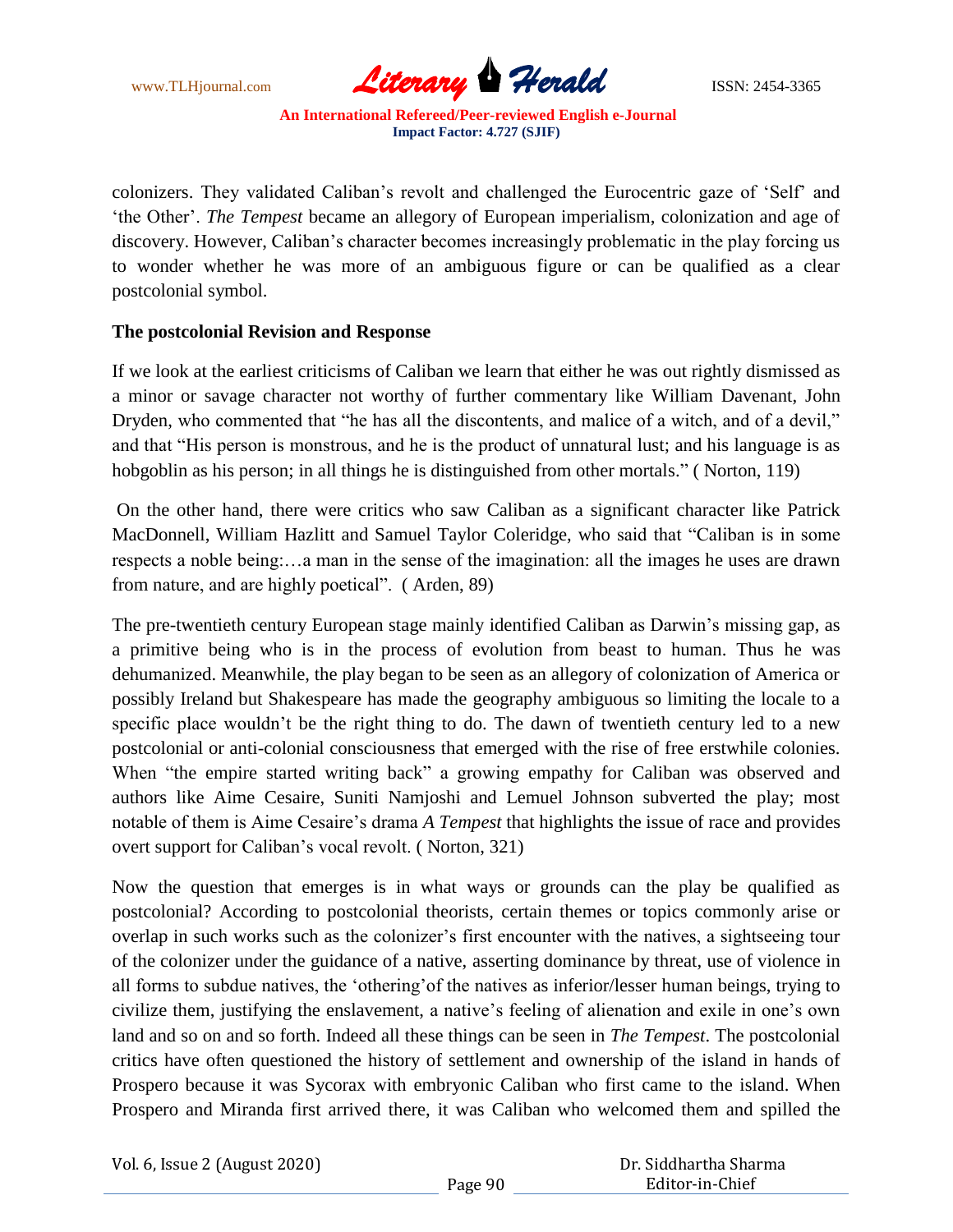

secrets of the place for their better survival. They had a relationship of mutual trust and companionship. That is the reason Caliban more than even regret as a slave feels betrayed. Caliban claims his original sovereignty by saying "This island"s mine, by Sycorax my mother Which thou tak'st from me." (Norton, 18) but is denied on the ground that he attempted to ravish Miranda hence is isolated from their domestic space, forced to live in a cave and only fit for their contempt. But if that is the only justification of Prospero to make Caliban a slave then what about his behavior towards Ariel who is also made a slave but treated relatively fair? Why is he a privileged servant promised of freedom and not Caliban? Why is only Caliban and his mother demeaned with exhaustive epithets like "freckled whelp", "hag-born", "hag-seed", "poisonous slave" etc ? Why only Caliban"s physical appearance is treated with abhorrence and disgust? It is evident that the issues run deeper than the surface level and fear of miscegenation, racial superiority, inherent prejudice lurks deep beneath them and they play a greater part in the power struggle and politics.

Prospero may not be a tyrant but his darker traits of personality best manifests in his speeches and treatment to Caliban and his mother. For instance, Prospero questions Sycorax and Caliban"s ethnicity maliciously declaring Caliban was begotten by the devil himself. Miranda too joins in and calls him a "savage", "most brutish" and " thy vile race" (Norton,19). The attack on race cannot be overlooked. The father-daughter duo inherently feel superior as a race compared to them. As a matter of fact both Prospero"s and Sycorax"s stories are similar as both of them came to the island in banishment with a child but he fails to feel any pity for her. Moreover, the duke"s role as a colonial historian cannot be trusted as Sycorax died long before he and Miranda came so all that he knows about her is from Ariel but can Ariel be so relied upon? Furthermore, a binary is drawn in the play between Sycorax and Prospero's magic.

| <b>Prospero's Magic</b>   | <b>Sycorax's Magic</b>                   |
|---------------------------|------------------------------------------|
| Good/White magic          | Evil/Dark magic                          |
| Effect 'harmless'/benign  | Effect 'demonic'/terror                  |
| Learning sources credible | Learning sources from witchcraft/sorcery |
| Lightness/Whiteness       | <b>Darkness</b>                          |

A close reading of the play would also suggest that even Ariel and Caliban are potrayed as the two antithesis extremes of virtue and vice, submissiveness and rebelliousness and of air and earth. Although both are colonial subjects, Caliban is everything that Ariel is not. Even though they are opposites of each other, Prospero"s treatment of Ariel is subject to change. As long as

Vol. 6, Issue 2 (August 2020)

 Dr. Siddhartha Sharma Editor-in-Chief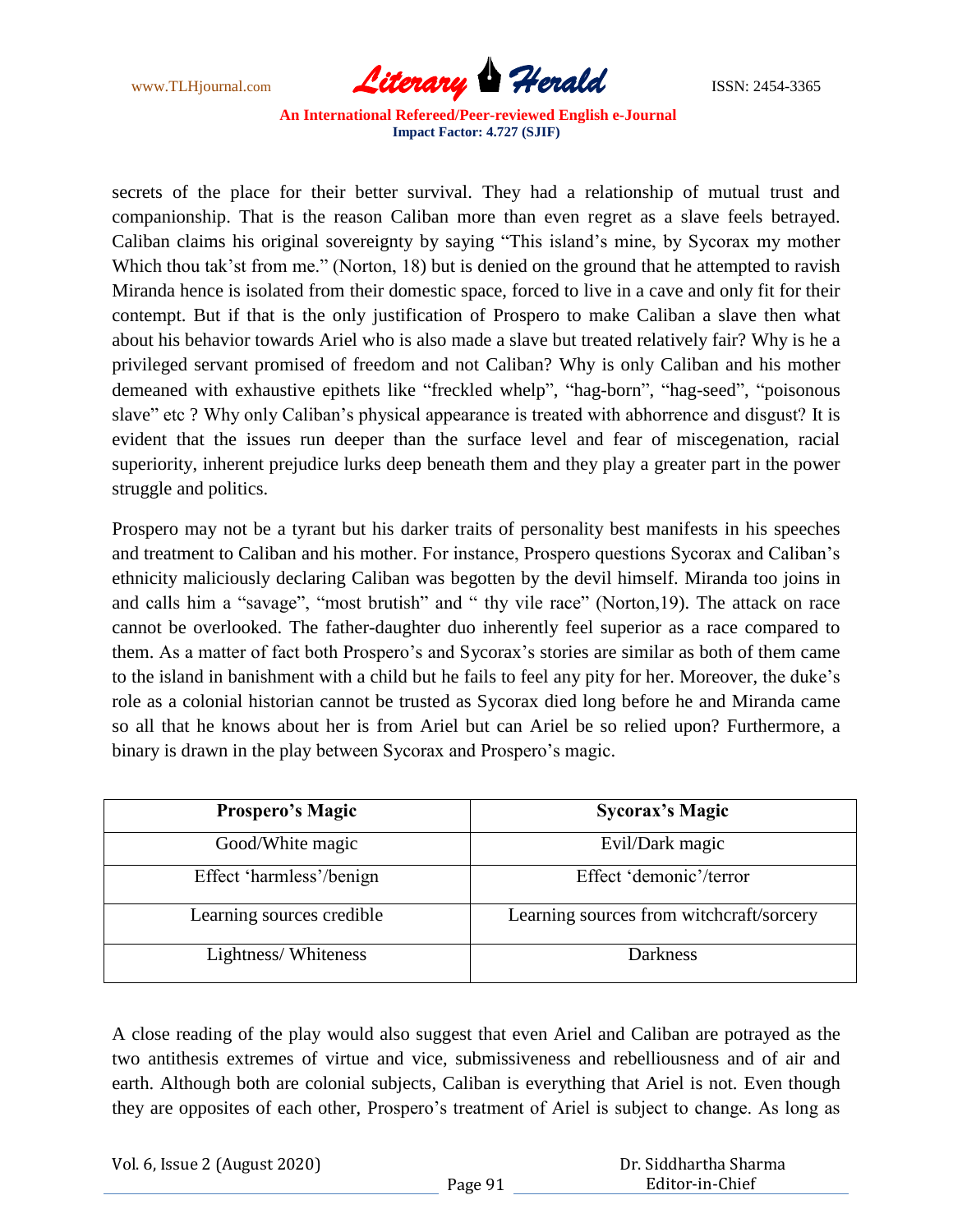

Ariel remains faithful he will be kind towards him. The shift of Prospero's attitude can be seen when Ariel temporarily revolts which angers Prospero and reminds him of how he earlier saved Ariel from Sycorax"s magic. Prospero uses magic as his weapon of colonial domination and subjugation. Interestingly, both critics and readers alike have questioned Prospero's character, authority and his actions and noted that Prospero treats Caliban too severely with excessive vehemence than he deserves and "Whom stripes may move, not kindness"( Norton,19). When Caliban vows revenge, Prospero threatens him with punishment and says "For this, be sure, tonight thou shalt have cramps,…" (Norton,18). He only cares to maintain his power and authority in the island. Therefore it would be apt to say that George Lamming rightly said that " His imperialism is like an illness…This island belongs to Caliban whom he found there; yet some privilege allows Prospero to assert- and with an authority that is divine- that he lord of the island." (Norton, 164) In truth Prospero wants gratitude and eternal servitude from both Ariel and Caliban which both cannot give. The biggest irony is that his magic can do anything except help him in survival in the island. Prospero hates and fears Caliban"s revolt but needs him too much for his own physical survival which 'profit' both father-daughter.

The postcolonial angle gets further strenghtened when Prospero and Miranda decide to teach Caliban their language, basic science and astronomy with limited success. They presumed that Caliban was without any language and culture and called his language "gabble". They, as the representation of modern civilization took upon the role of civilizing him but this only leads Caliban to curse on them in their own language. This shows both - that language which signifies knowledge is nothing compared to sweet liberty for Caliban. Without freedom where and how to use power of knowledge? Even with freedom and knowledge would Prospero and Miranda have accepted Caliban as their equal? Or is the bridge between the self and the other too wide to be truly joined ? Second, the limitation of knowledge is explored as even with knowledge, Caliban failed to distinguish the quality of persons like Stephano and Trinculo for who they were. Hence, he rejects knowledge and decides to be rooted to earth.

### **Caliban's Perspective and his Ambiguity**

Caliban as a character has been prejudiced for his physical appearance and possible deformity by majority of European characters and have called him names such as a "strange fish", "plain fish", "half fish", "half monster", "weak", "scurvy", "howling", "ridiculous", "puppy-headed" etc. which signifies that they see him as only quasi human; but as a matter of fact, he is essentially a human being. When Miranda first saw Ferdinand she exclaims that Caliban is the third man she has seen in the island. This act of branding him as a grotesque figure reveals the Eurocentric gaze that constantly reflects and compares Caliban"s form as foundationally opposite to their own. This gaze is based on difference and grounded with their inherent sense of superiority. However, Caliban has his own merits. Nobody in the play is as connected to nature as him. He is seen as a